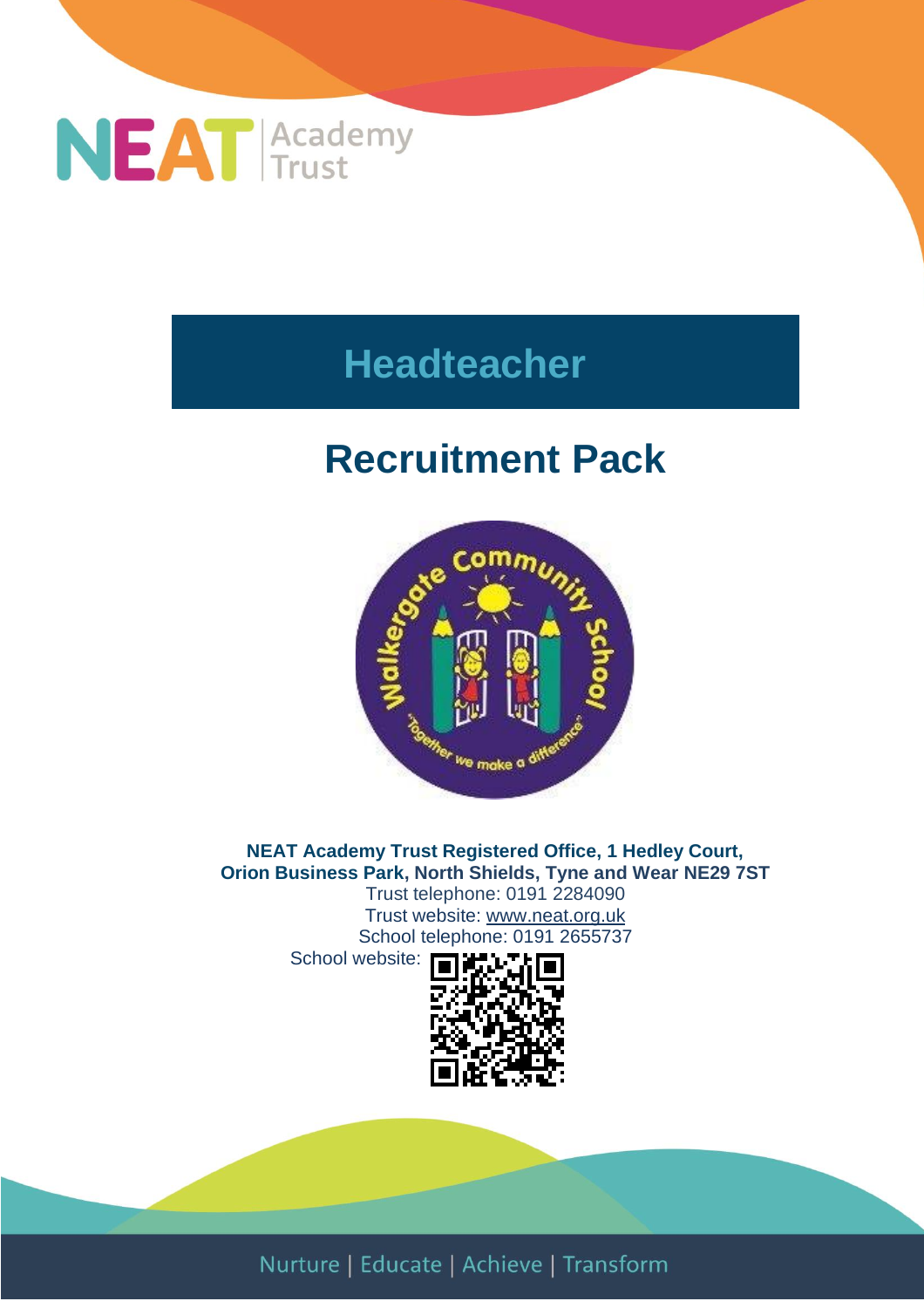### **Message from the CEO, NEAT Academy Trust**

Thank you for your interest in finding out more about the role of Headteacher at Walkergate Community Primary School. Within this pack, we will tell you more about our trust, the role and the person we are looking for.

I wanted to take this opportunity to personally tell you a little more about our trust and our future ambition as we enter an exciting phase of potential growth. Our trust is built on the belief that every child can be successful. In collaboration with leaders across the trust, we have developed a unique curriculum offer that provides a whole range of experiences, essential to developing key skills for life. Quality learning and teaching is supported by an innovative appraisal system based on the values of the organisation allowing us to celebrate how our colleagues work, alongside recognising the impact they are having. Underpinning all of our work is evidencebased research, led by our very own Research School.

If you have ambition for all learners, if you believe inclusion and equality for all is at the heart of great learning, if you believe in a values-based approach to leadership and if you embrace evidence-based research, then we are the trust for you.

In return, we can guarantee you will have opportunity and support to make the biggest difference to young learners within Walkergate and the wider trust. We look forward to receiving your application. In the meantime, I would welcome an informal discussion about the role and details of how to get in touch are in the advert.

#### **Message from the Chair of the Appointment Committee**

Our trust vision is 'One Trust, woking with partners, to make a difference' and we have a shared set of values that shape and inform how to achieve our shared vision. We invest heavily in staff professional development and recognise that quality leadership is at the core of strong schools. If making a difference to the lives of young people and their families drives you, and you want to work for a values-based trust that tries to do things differently – please apply.

#### **Message from the Local Governing Committee**

As a Local Governing Committee, we believe in the school motto: 'Together we make a difference'. Walkergate is an exciting place to work and the new Head teacher will be very well supported by staff, governors, trust central team and the wider community of Walkergate. I personally, look forward to working with the successful candidate to ensure that all Walkergate children achieve their very best in everything they do in a safe, happy and nurturing environment.  *Lee Davie, Vice-Chair*



*Nichola Brannen, Chair*

2 | Page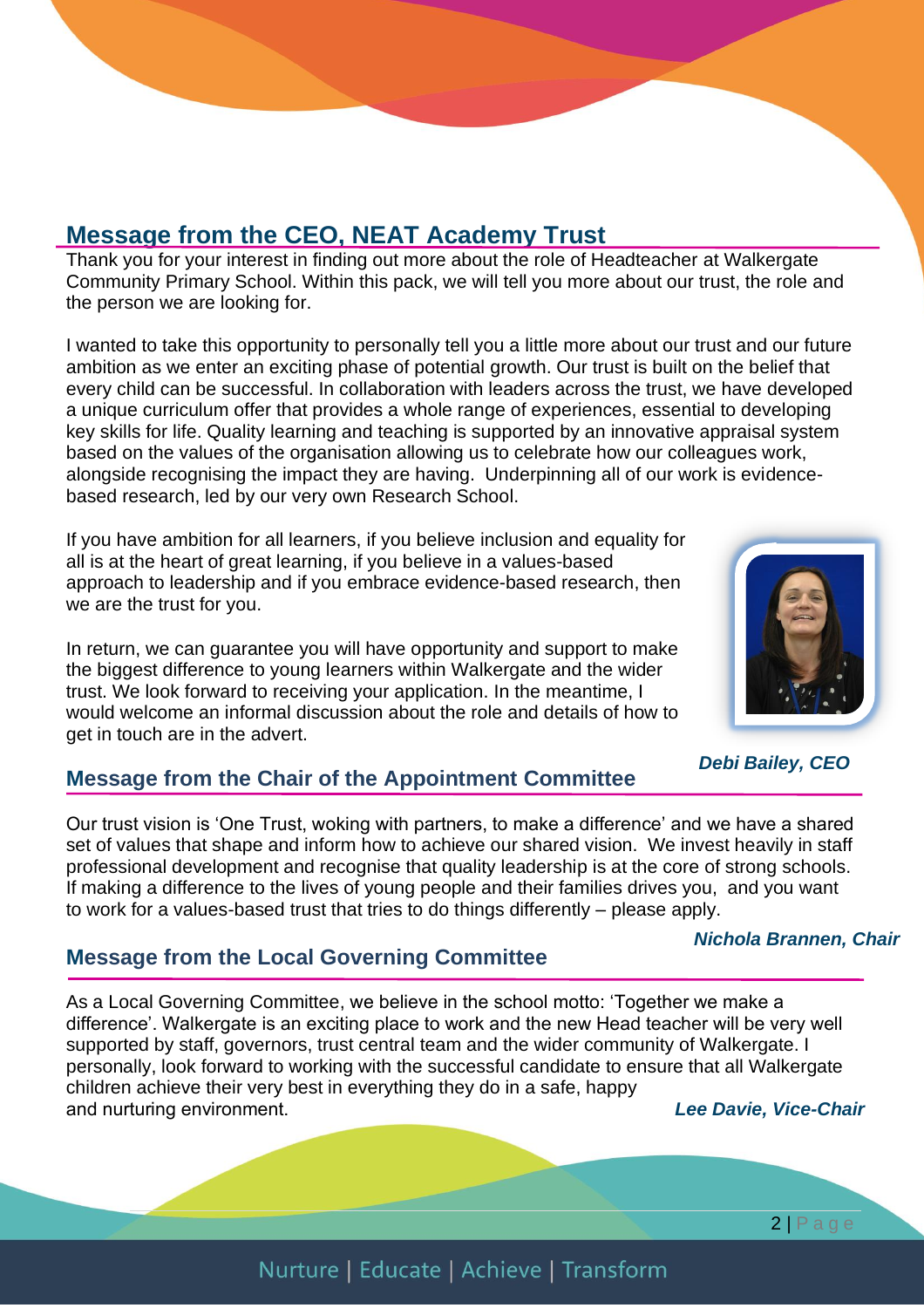#### **Message from our current Headteacher**

After 10 years of working at Walkergate Community School, I feel very privileged to be able to retire from work in what I would describe as the best job I have had in my career.

Walkergate is large, vibrant school with a great community spirit. During my time at the school, it has grown in size and been on an exciting journey of change. NEAT Academy Trust and Newcastle Research School provide us with great opportunities for school improvement work and I have particularly enjoyed having an enthusiastic and supportive team of head teachers and central team to work alongside.

The children and families of Walkergate are wonderful to work with. Our children come from a wide range of backgrounds, including a growing population of EAL children, broadening the diversity of the school population. Wherever we go with our children, they are described as polite, well behaved and a pleasure to be with. Visitors to our school describe it as a calm, friendly and welcoming school.

This has been achieved through having a hardworking, dedicated staff who embrace the school motto of 'Together we make a difference'. I am also fortunate to have a small but very strong and supportive SLT who work alongside me successfully to drive the school forward.

Working at Walkergate comes with challenges but it also brings many rewards, the biggest being the children who love being in school and who make the challenges worthwhile. It will always be my strongest memories of Walkergate.

#### *Alison Young*

#### **What our pupils say**

'We love playtimes with all the equipment in the yard. It's great fun and we can play football with our friends. It's good because we can take lego and colouring things in the yard too.'

'Everybody has lots of friends and the staff are very helpful.'

'We enjoy after school clubs. I went to multi skills and it was great fun.' 'I went to animation club and learnt how to make a film on the ipad with my friend.'

'We like going on trips when we can. In year 2 we went to the church and the park. We played games in the park like penalty shootout.'

'I enjoy special event days in school. When it was the Euros we learnt all about different countries.'

'I love it when our school dog, Kobi, visits. He makes me feel happy.'

3 | P a g e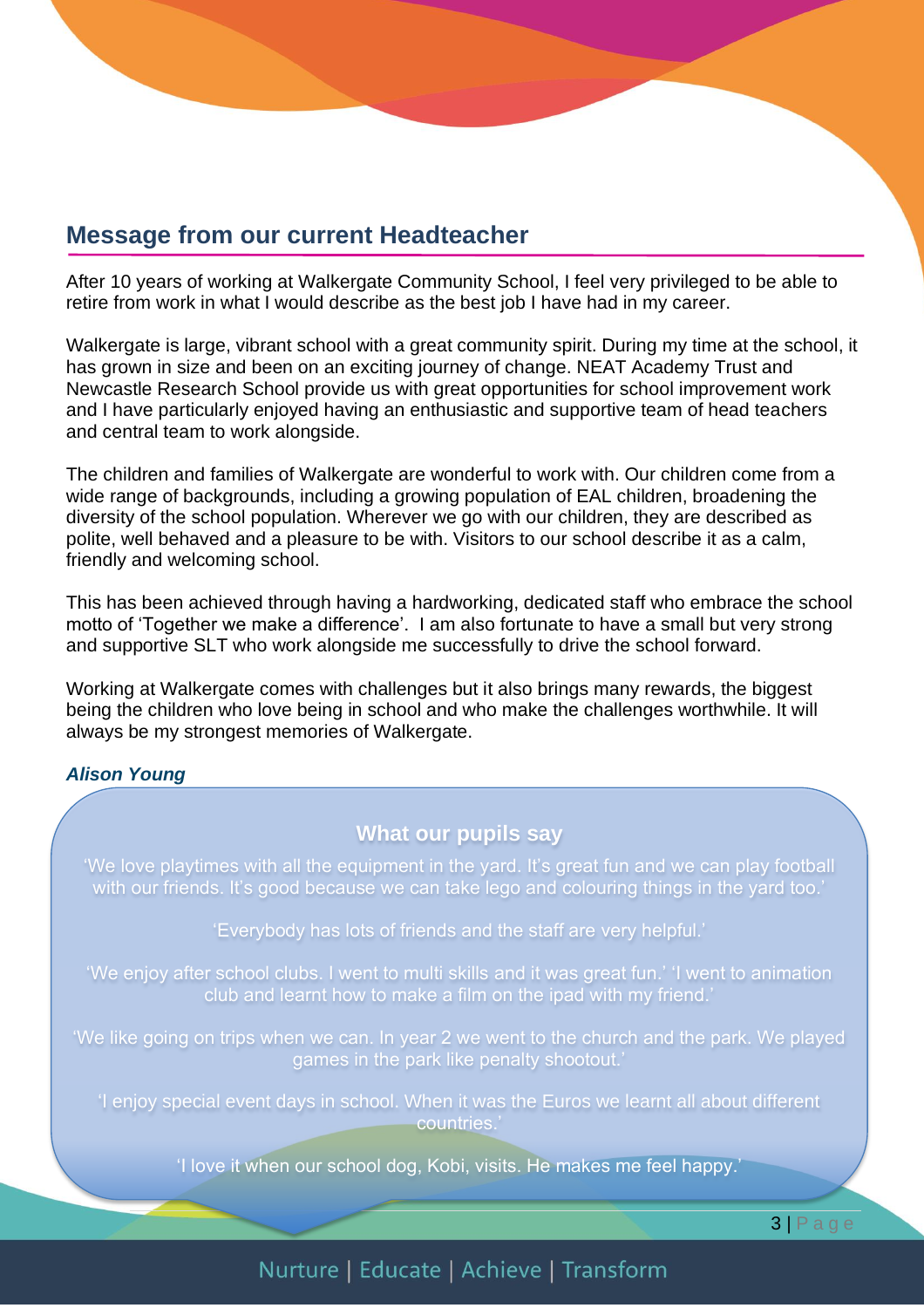## **About NEAT**

Our trust was established in 2017 and currently consists of four primary and two secondary schools located in Newcastle upon Tyne and Hartlepool.



We are a "mixed" multi academy trust as we have two Church of England schools and four schools without a religious character. The trust is set up to ensure each school preserves its particular status. We work in partnership with the Joint Education Team for the Dioceses of Durham and Newcastle to ensure the trust has effective governance arrangements and on strategic matters that particularly affect our Church schools.

Newcastle Research School at Walkergate has been selected by the Education Endowment Foundation (EEF) and the Institute for Effective Education to be part of their nationwide network of research schools.

All of our primary schools are currently judged "Good" by Ofsted and we continue to strive for improved outcomes for all our pupils and prepare them for life after school.

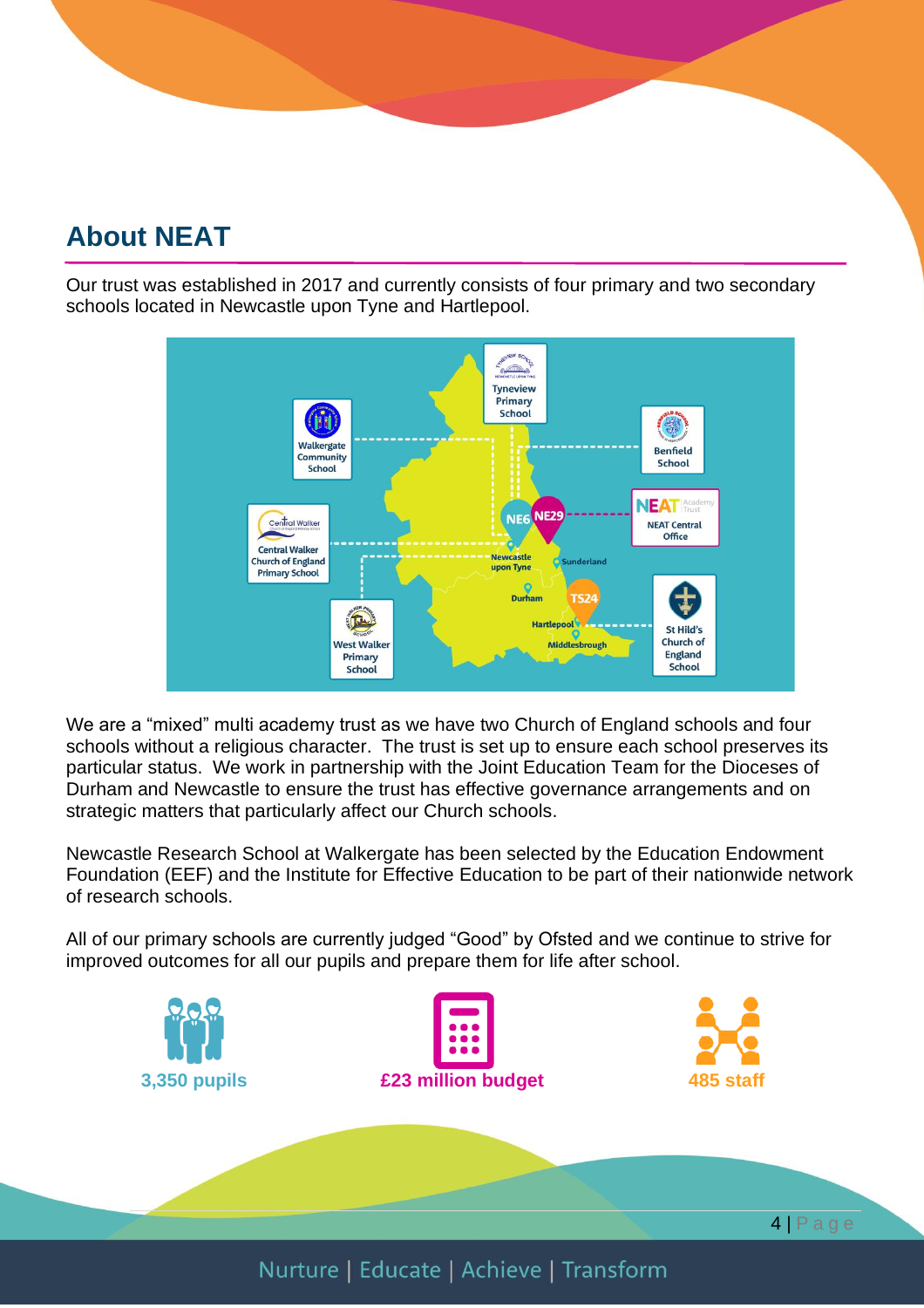### **About NEAT**

#### **Making a difference together**

Each school is encouraged to have its own ethos and character but to work collectively as one trust to achieve our shared purpose, vision and strategic priorities.

#### **Our shared purpose**

We exist to **nurture**, **educate**, **achieve** and **transform together**.

- **N**urture we support and challenge to enable growth.
- **E**ducate we prepare successful, lifelong learners.
- **A**chieve we strive to be the best we can be.
- **T**ransform we provide experiences and opportunities that enrich and empower.



#### **Our vision for 2021-2026**

We are one trust working with partners to grow potential.

#### **Our governance arrangements**

The trust is a charitable company. We have a strong and effective Board of Directors, who are also the charity's trustees. The Board of Directors delegates the operational running of the trust to the CEO. Headteachers also have a role in making decisions. Each school's Local Governing Committee provides an important scrutiny and evaluation role at local level to provide assurance to the Board about the quality of education and the quality of care provided for pupils, and to engage with stakeholders including parents and carers.

#### **Finding out more about NEAT**

The NEAT Academy Trust Youtube channel has a welcome video so you can see our trust in action and find out more about us with this QR code:



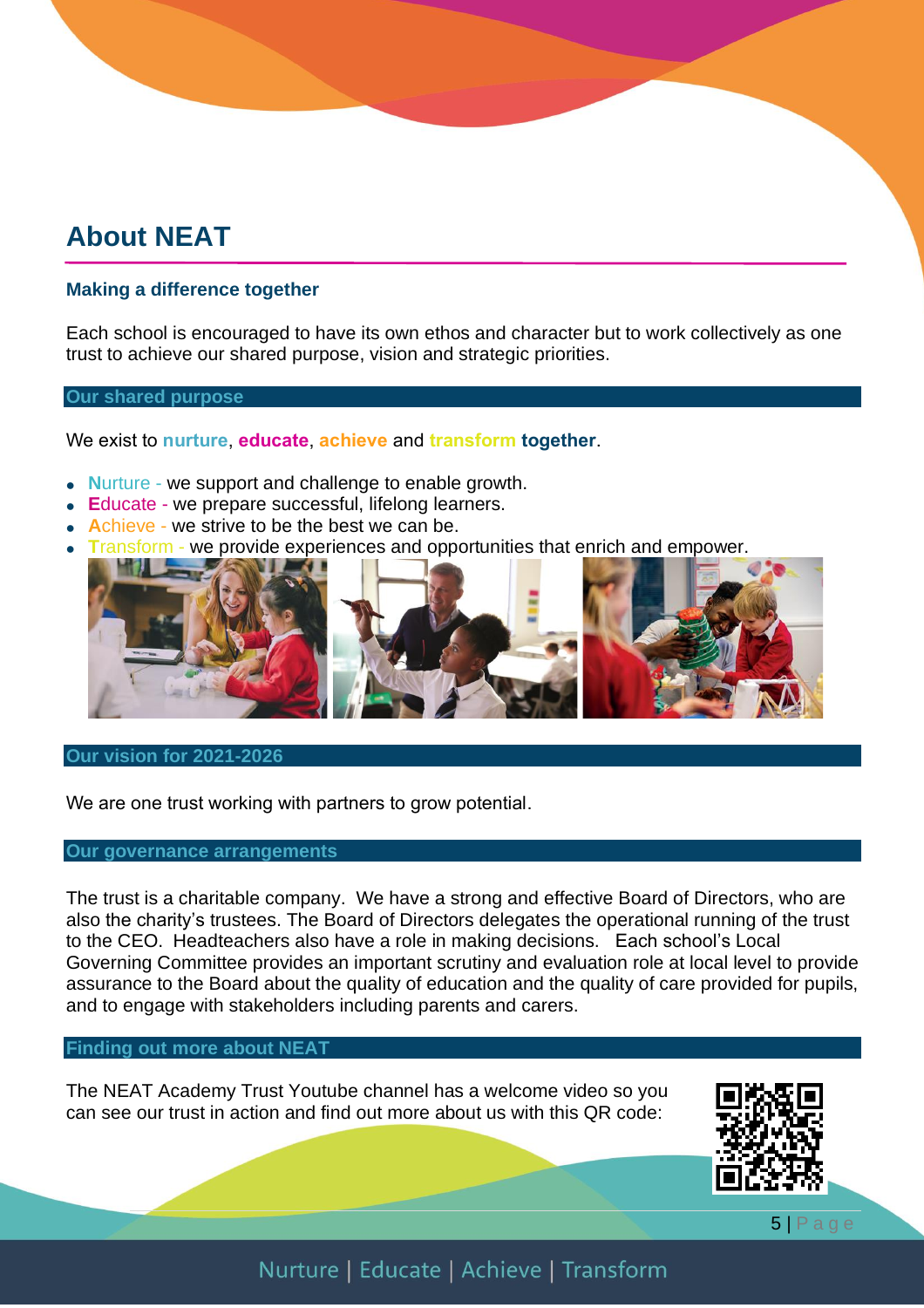### **NEAT values**

Our values are the behaviours that will enable us to achieve our shared purpose and deliver our vision:



### **Our commitment to equality, diversity and inclusion**

We are committed to advancing equality, diversity and inclusion within NEAT and in our relationships with partner organisations, suppliers and contractors. Equality is about creating a fairer society where everyone has the opportunity to fulfil their potential. Diversity is about recognising and valuing difference in its broadest sense. Inclusion enables everyone to have a sense of belonging. All of these are at the heart of our inclusive approach as an employer and education provider.

We seek to attract and retain a progressive and diverse workforce and aim to provide a stimulating, rewarding and dynamic working environment where all colleagues can thrive, develop and fulfil their aspirations.

Nurture | Educate | Achieve | Transform

6 | P a g e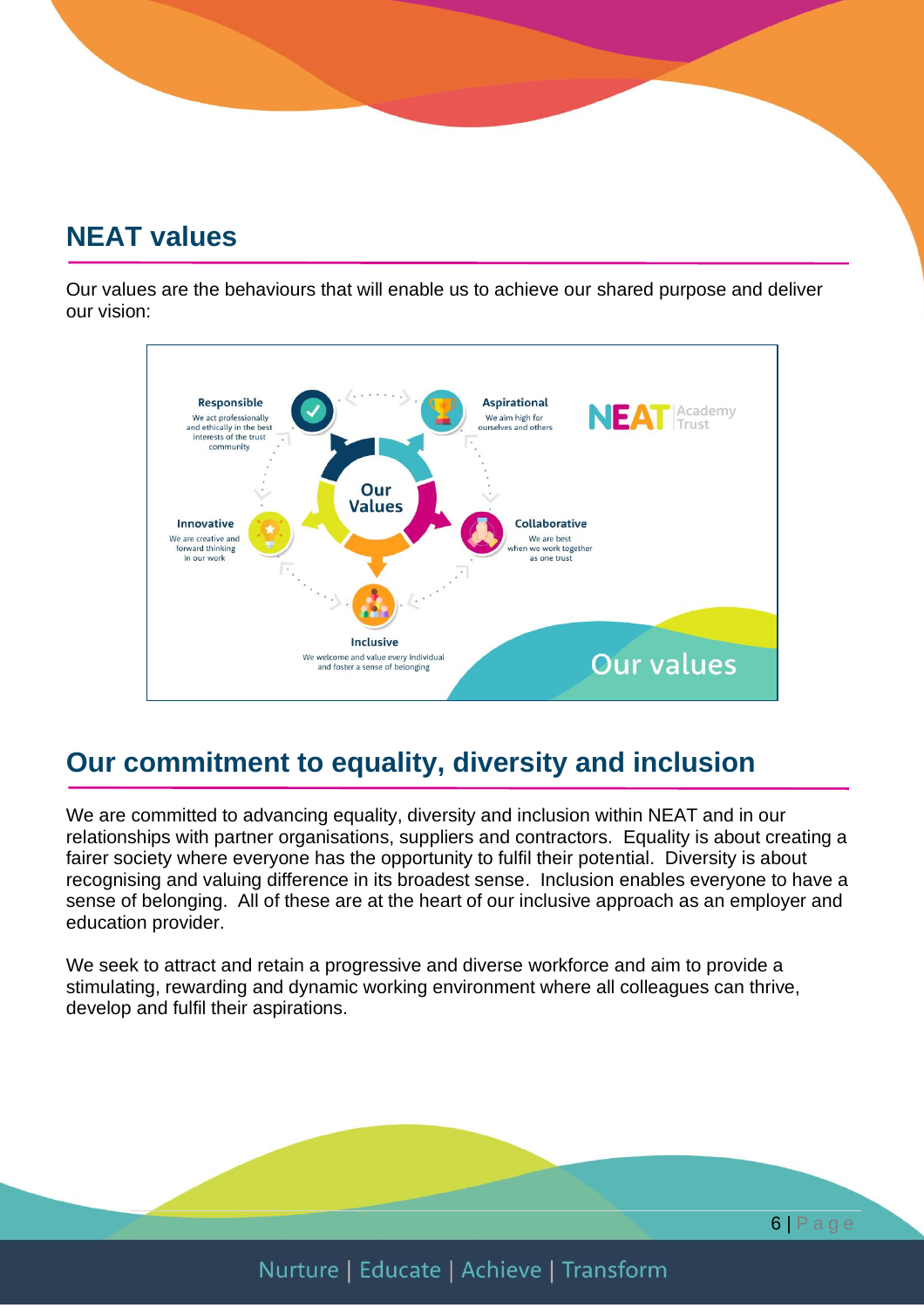## **About Walkergate Community Primary School**

Walkergate Community School is a large primary school based over 2 sites in the east end of Newcastle. The school was awarded teaching school status in July 2017 and Research School status in 2019 on behalf of the trust.

We currently have 690 pupils aged from 2 to 11 with 3 classes in each year group. In 2020 Ofsted rated us as 'Good' and children told the OFSTED team 'that staff are always 'looking after [us] and looking out for [us]'.

There is a free breakfast club on both sites for children in reception and years  $1 - 6$ . After school, we offer a range of clubs for years  $1 - 6$  which are always popular and school participates in a wide range of sporting activities and competitions. At the heart of our work is a focus on quality first teaching.

Our school motto is 'Together we make a difference'. We are dedicated to working with children, parents and families to ensure that all Walkergate children achieve their very best in everything they do in a safe, happy and nurturing environment. 

In this post, you will be leading an experienced SLT and large staff of over 100.

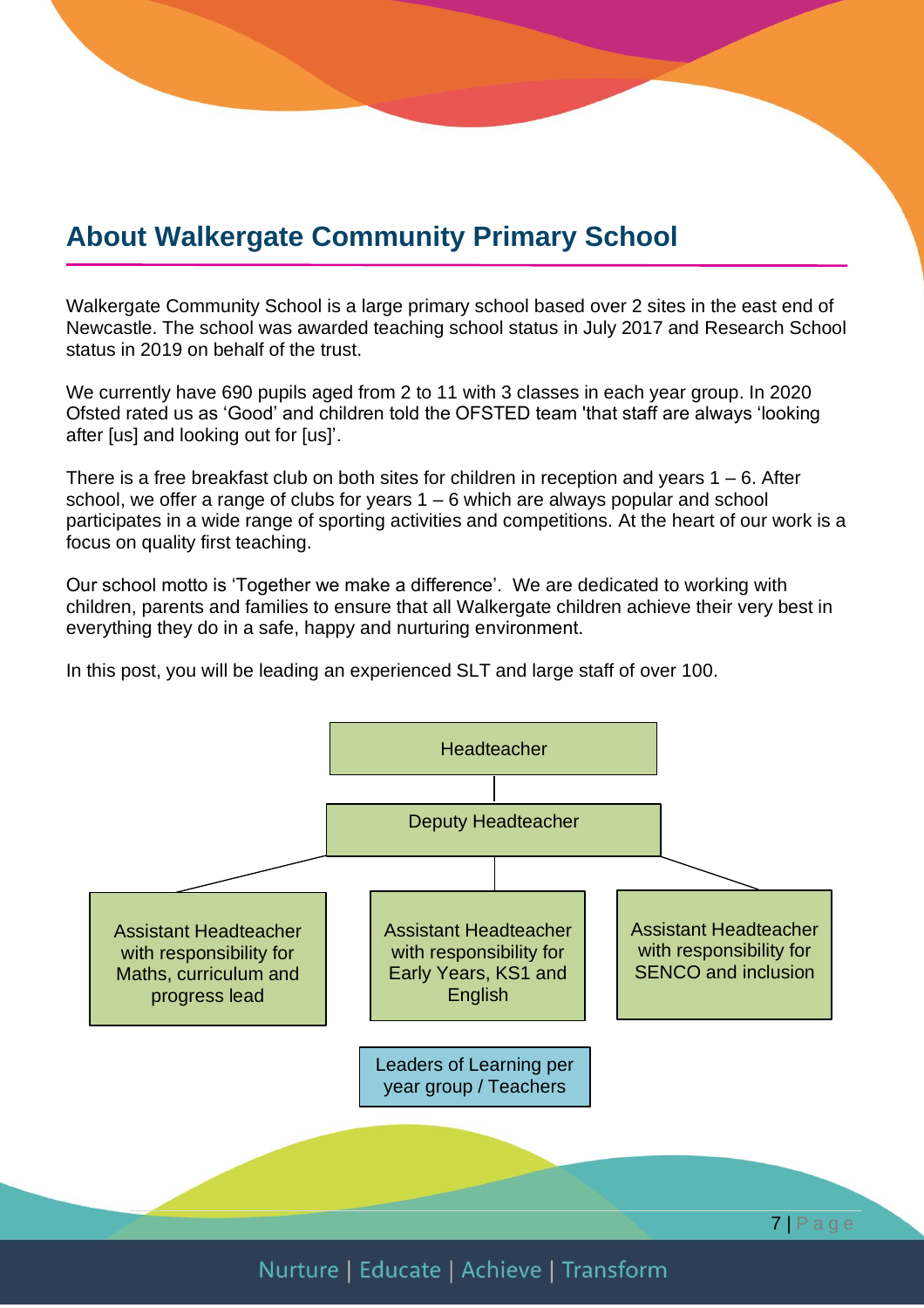### **The advert**

### **Headteacher, Walkergate Community Primary School**

**Leadership Pay Range L21 – L27 £68,347 - £79,167** To start September 2022

Due to the retirement of our current Headteacher, we are seeking to appoint an inclusive and innovative Headteacher, from September 2022, who can lead our school, at the heart of our community.

Walkergate Community Primary School is one of six primary and secondary schools within the NEAT Academy Trust family of schools. At the heart of our trust is the aim to nurture, educate, achieve and transform the lives of all young people within the communities we serve across the North East.

Our school is a large primary school based across 2 sites in the east end of Newcastle. We currently have 690 pupils aged from 2 to 11 and in 2020 Ofsted rated the school as 'Good'. Our school motto is 'Together we make a difference' and staff are dedicated to working with children, parents and families to ensure that all Walkergate children achieve their very best in everything they do in a safe, happy and nurturing environment.

The school was awarded teaching school status in July 2017 and Research School status in 2019. The Research School sits within the trust and has a designated lead, with the research school work being integral to the development of quality first teaching across the trust, alongside the regional and national work it undertakes.

We are looking for an inspiring leader, with the drive and vision to build upon the school's successes to date and develop a shared expectation of high educational standards in the school, taking this 'good' school to 'outstanding'. The ideal candidate:

- Has an excellent understanding of teaching and learning and SEND practice
- Has proven leadership qualities and ability to challenge, inspire and motivate colleagues
- Has a proven record as an innovative, resourceful and decisive leader; and
- Can actively participate in and develop further, schools' partnerships across the trust and with the local community.

In return we offer:

- collaborative networks of colleagues across the trust;
- a welcoming, friendly, hard-working and committed team of colleagues whom, at all levels, are dedicated to making a difference to the children in their care; and
- School teacher pay and conditions.

**Like to find out more about this unique opportunity?** Please get in touch on 0191 2284090 to arrange to visit during one of our open days or for an informal discussion with our CEO, Debi Bailey.

**Interested in applying?** If you share our passion and believe you can make a difference please read the accompanying person specification and job description and return your completed application form and equalities monitoring form by e- mail to admin@neat.org.uk no later than **12 noon on Monday 28 March 2022**.

NEAT Academy Trust is committed to safer recruitment practice and promoting the welfare of children and expects staff and volunteers to share this commitment.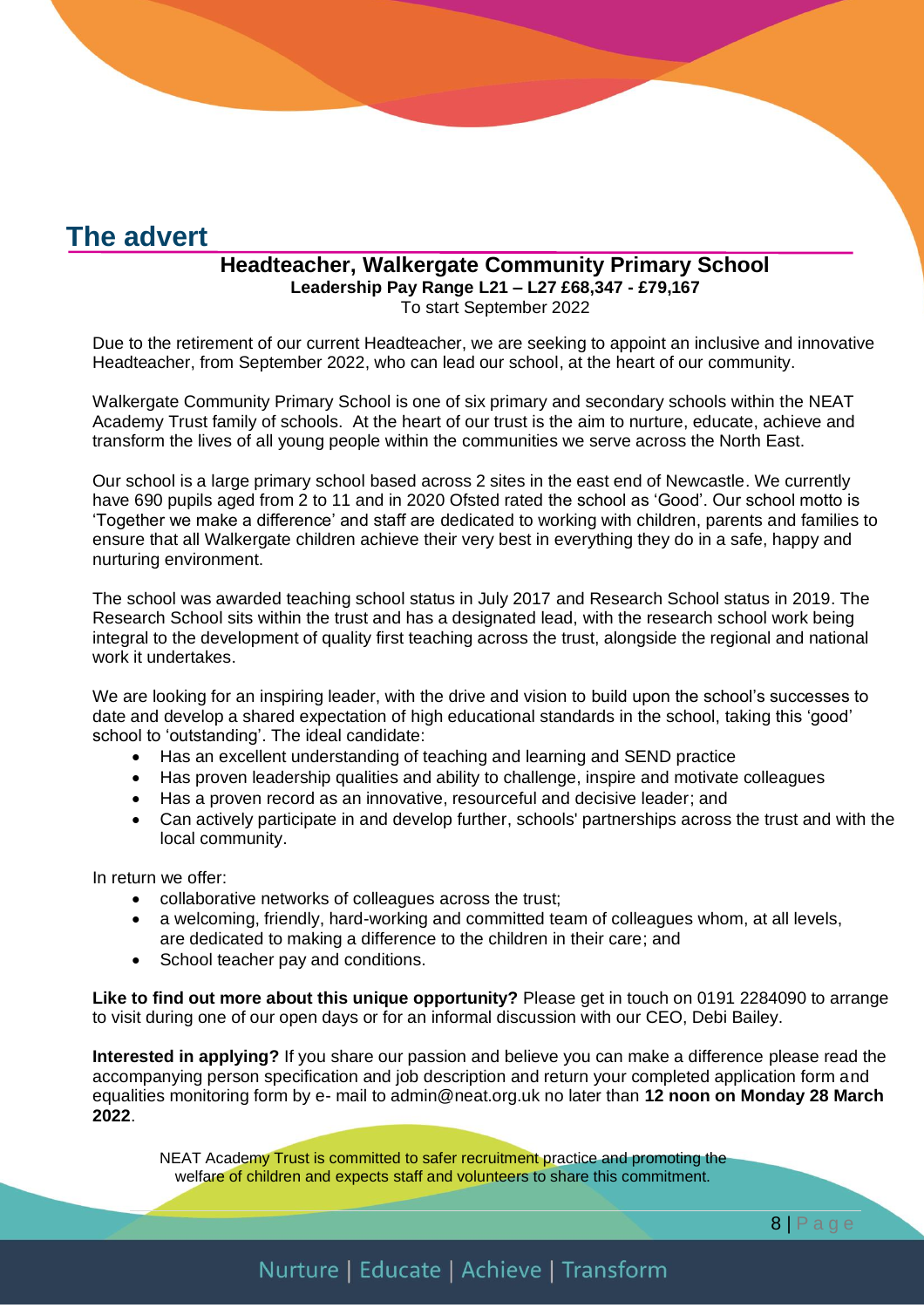### **The job description**

| <b>Job Title:</b>       |               | Headteacher                                                                                                                                                                                          |         |              |  |  |
|-------------------------|---------------|------------------------------------------------------------------------------------------------------------------------------------------------------------------------------------------------------|---------|--------------|--|--|
| Location:               |               | <b>Walkergate Community School</b>                                                                                                                                                                   |         |              |  |  |
| <b>Salary Range:</b>    |               | L21-L27a                                                                                                                                                                                             |         |              |  |  |
| Date:                   | February 2022 |                                                                                                                                                                                                      | Status: | <b>FINAL</b> |  |  |
| <b>Responsible to:</b>  |               | Chief Executive Officer, who is responsible to the Trust<br><b>Board</b>                                                                                                                             |         |              |  |  |
|                         |               | The Local Governing Committee, and its Chair in particular,<br>will also work closely with the Headteacher in relation to<br>driving the school forward and further developing local<br>partnerships |         |              |  |  |
| <b>Responsible for:</b> |               | School teaching and support staff                                                                                                                                                                    |         |              |  |  |
| Job purpose:            |               | Lead, motivate and inspire students, staff, parents and the<br>wider community                                                                                                                       |         |              |  |  |
|                         |               | Accountable for pupil progress, outcomes and academic<br>results at the school within the context of the NEAT vision<br>and values.                                                                  |         |              |  |  |

The following is typical of the duties the post holder will be expected to perform. It is not necessarily exhaustive and other duties of a similar nature and level may be required from time to time.

#### **Main responsibilities as Headteacher across the Main School Site and the Early Years site:**

#### **Educational leadership and management**

- 1. Accountable for the performance, pupil progress and academic results of the school.
- 2. Ensure that the school has a robust school improvement plan and work with the Chief Executive Officer to ensure appropriate school improvement support is in place and evaluated.
- 3. Develop a shared expectation of outstanding teaching and learning and ensure staff are provided with effective opportunities to develop their professional expertise.
- 4. Create and support an aspirational and innovative culture of learning in the school.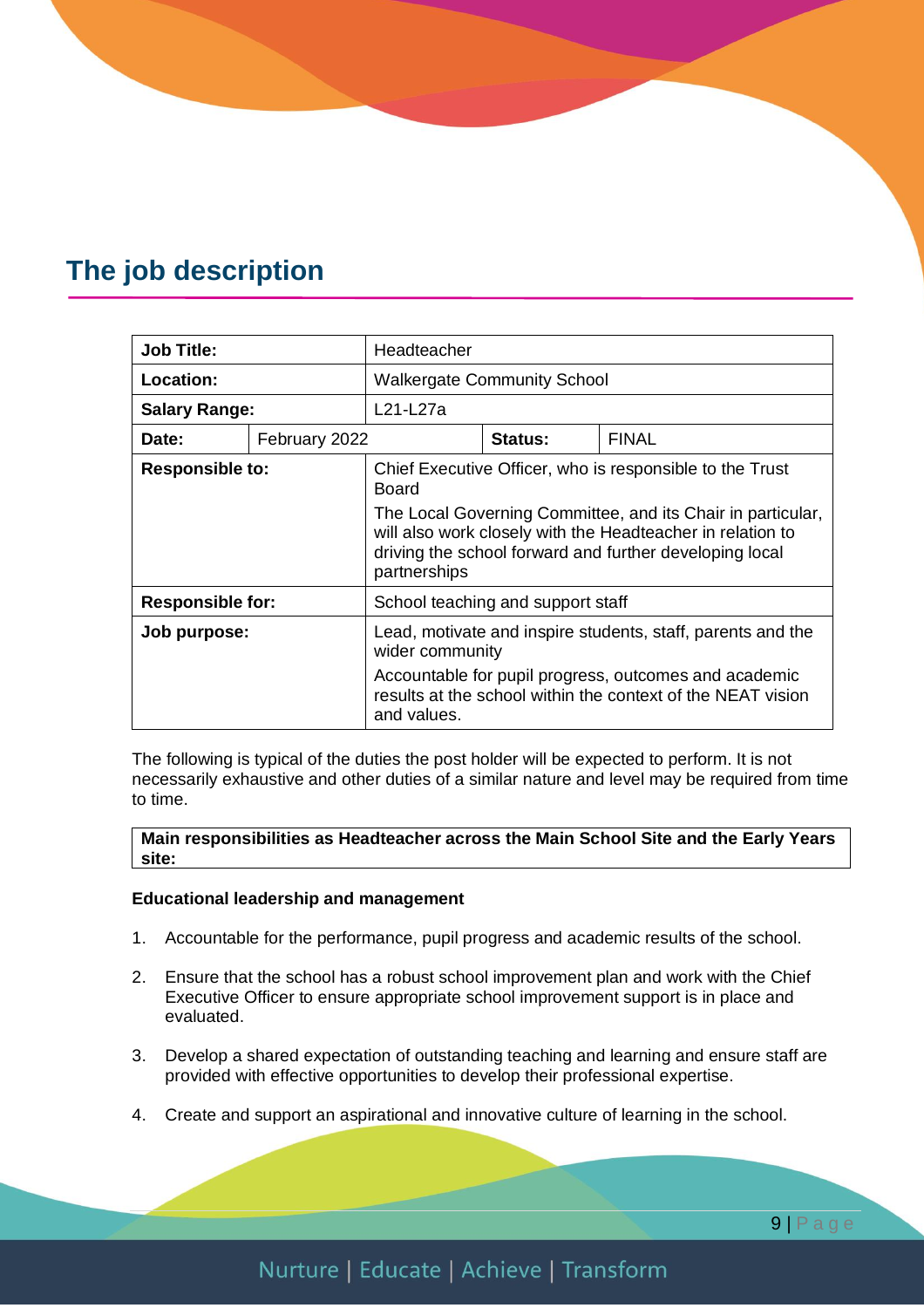- 5. Create a climate for learning and a system of monitoring and intervention that enables all students to thrive.
- 6. Set and embed high educational standards in the school.
- 7. Work with the Chief Executive Officer and other NEAT Principals/Headteachers to design and implement an effective curriculum and the broader student experience.
- 8. Set appropriate national curriculum targets for pupil outcomes and monitor attainment and progress against these.
- 9. Ensure the welfare and safety of all students from all groups, including their safeguarding.
- 10. Ensure appropriate strategies for managing attendance, behaviour and exclusions are implemented throughout the school.

#### **Strategic leadership and management**

- 1. Work with all stakeholders to develop a positive school ethos and culture.
- 2. Lead the school in partnership with the local governing committee and key senior leaders.
- 3. Agree, communicate and deliver aspirational short- and medium-term aims and objectives for the school within the context of the trust's longer-term vision.
- 4. Develop and maintain the values of NEAT within the school.
- 5. Contribute professionally to the broader NEAT agenda including the development and delivery of strategic plans and priorities.

#### **People leadership and management**

- 1. Lead on all staffing issues in the school, including the appointment and development of staff and dismissals.
- 2. Ensure a culture of working together to achieve high standards throughout the school.
- 3. Manage performance and ensure that staff receive appropriate support to achieve those high standards.
- 4. Ensure that appraisal and ongoing feedback are embedded for all staff in the school.
- 5. Make pay progression recommendations to the local governing body in line with NEAT pay policy.

10 | P a g e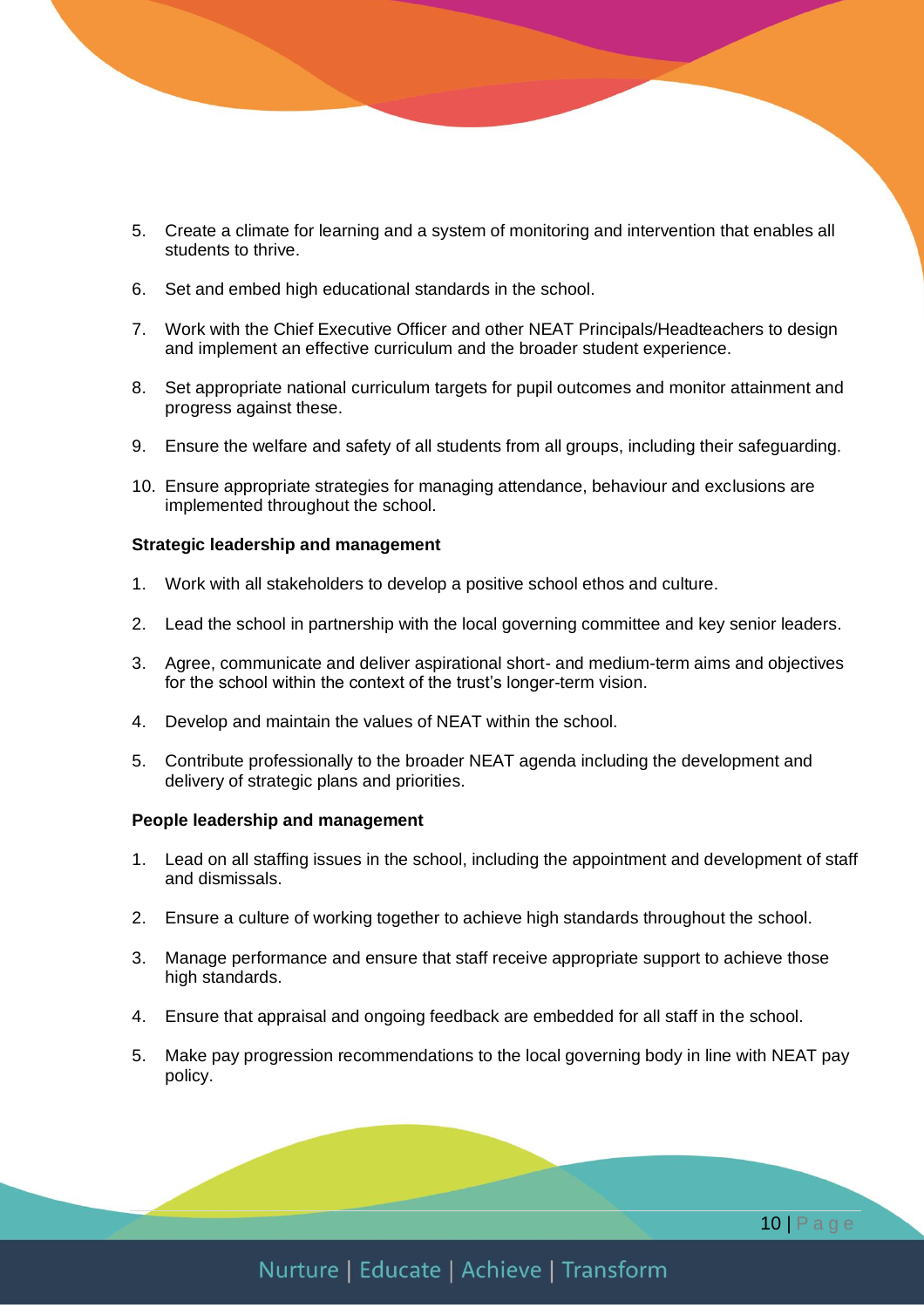- 6. Undertake effective planning to ensure that the staffing needs for the school are proactively identified and managed. Work collaboratively with the Chief Executive Officer and other NEAT Principals/Headteachers to identify shared staffing and recruitment approaches.
- 7. Create a climate of reflective practice and professional development that enables all staff to achieve their best. Contribute to and participate in shared CPD arrangements across NEAT.
- 8. Develop capacity within the senior and middle leadership teams.
- 9. Lead on organisation structure changes in the school with the support and guidance of the Chief Executive Officer.

#### **Financial and business management**

- 1. Work closely with the Chief Operating and Financial Officer to ensure budgets are set and managed within the guidelines agreed by the NEAT Board of Directors.
- 2. Monitor actual expenditure against budget.
- 3. Implement key Trust-wide policies and strategies e.g. finance, people management, equalities, diversity and inclusion, IT, information governance, health and safety, communication and engagement.
- 4. Ensure that efficient administrative systems are implemented and managed.
- 5. Manage and utilise the site and facilities to the benefit of the school, the trust and the local community. Collaborate with other schools in the trust to ensure best use of all facilities for the benefits of pupils.
- 6. Work with the Chief Executive Officer and other NEAT Principals/Headteachers to develop a shared resources strategy and be proactive in sharing back office services to deliver efficiency savings.

#### **Parental, community and sector engagement**

- 1. Develop strong and effective partnerships with parents.
- 2. Develop a thriving sense of school community to include present, past and future pupils and parents.
- 3. Create proactive links with the community including, for example, businesses, feeder schools, other local schools, local community groups and religious organisations.
- 4. Take an active role in developing networks across the education sector including other primary schools and multi academy trusts.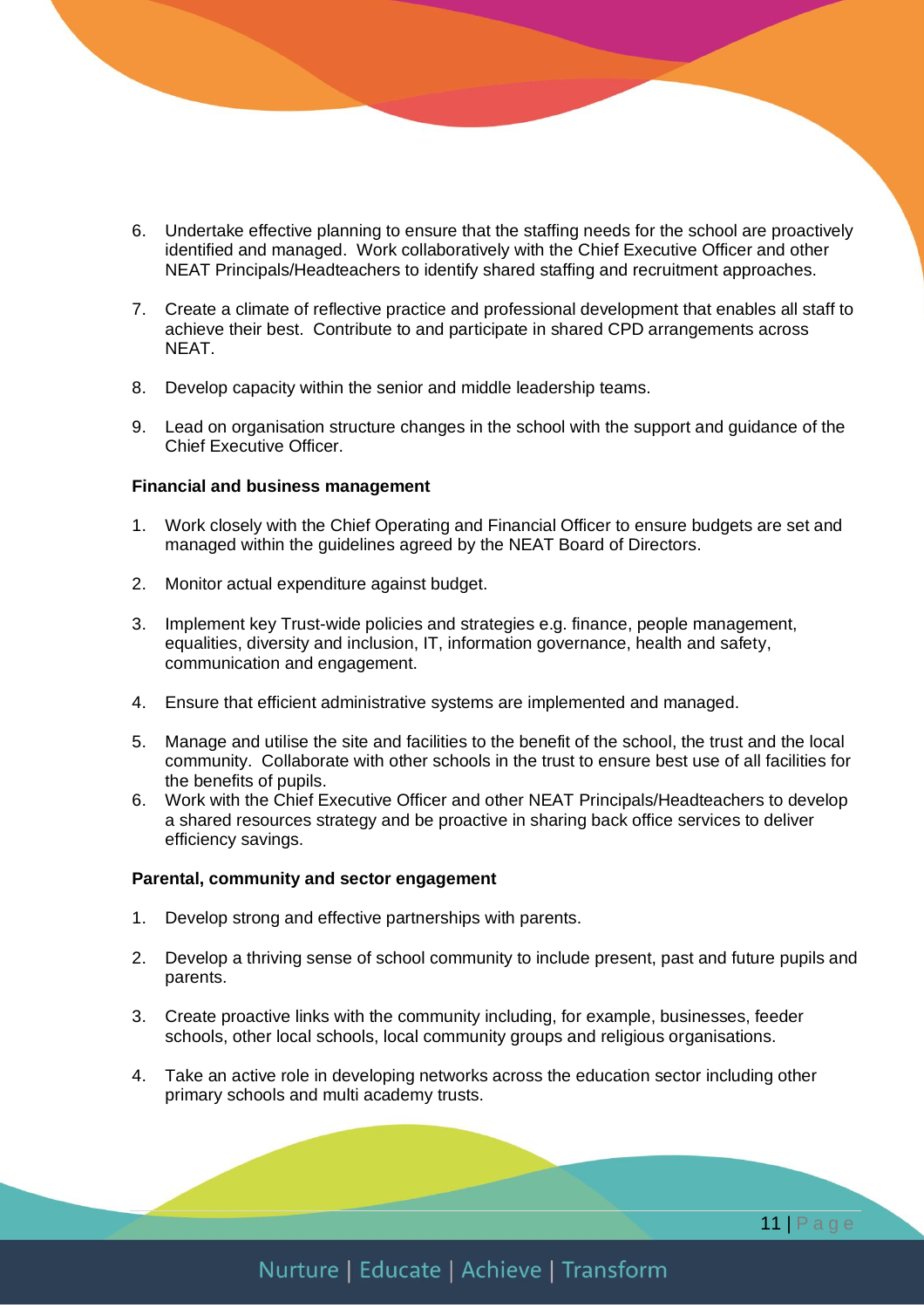#### **General responsibilities as NEAT employee:**

- 1. Assist in maintaining a healthy, safe and secure environment and act in accordance with the trust's health and safety policies and the school's/central team's health and safety procedures.
- 2. Promote and implement the trust's equality policy in all aspects of employment and service delivery.
- 3. Promote and safeguard the welfare of children and young persons s/he is responsible for, or comes into contact with, in accordance with the trust's safeguarding policy and school's child protection policies and protocols.
- 4. Work to promote the vision and values of the trust.
- 5. Participate in appraisal, training and development and other activities that contribute to performance management.
- 6. Attend and participate in regular team and 1:1 meetings.

Nurture | Educate | Achieve | Transform

12 | P a g e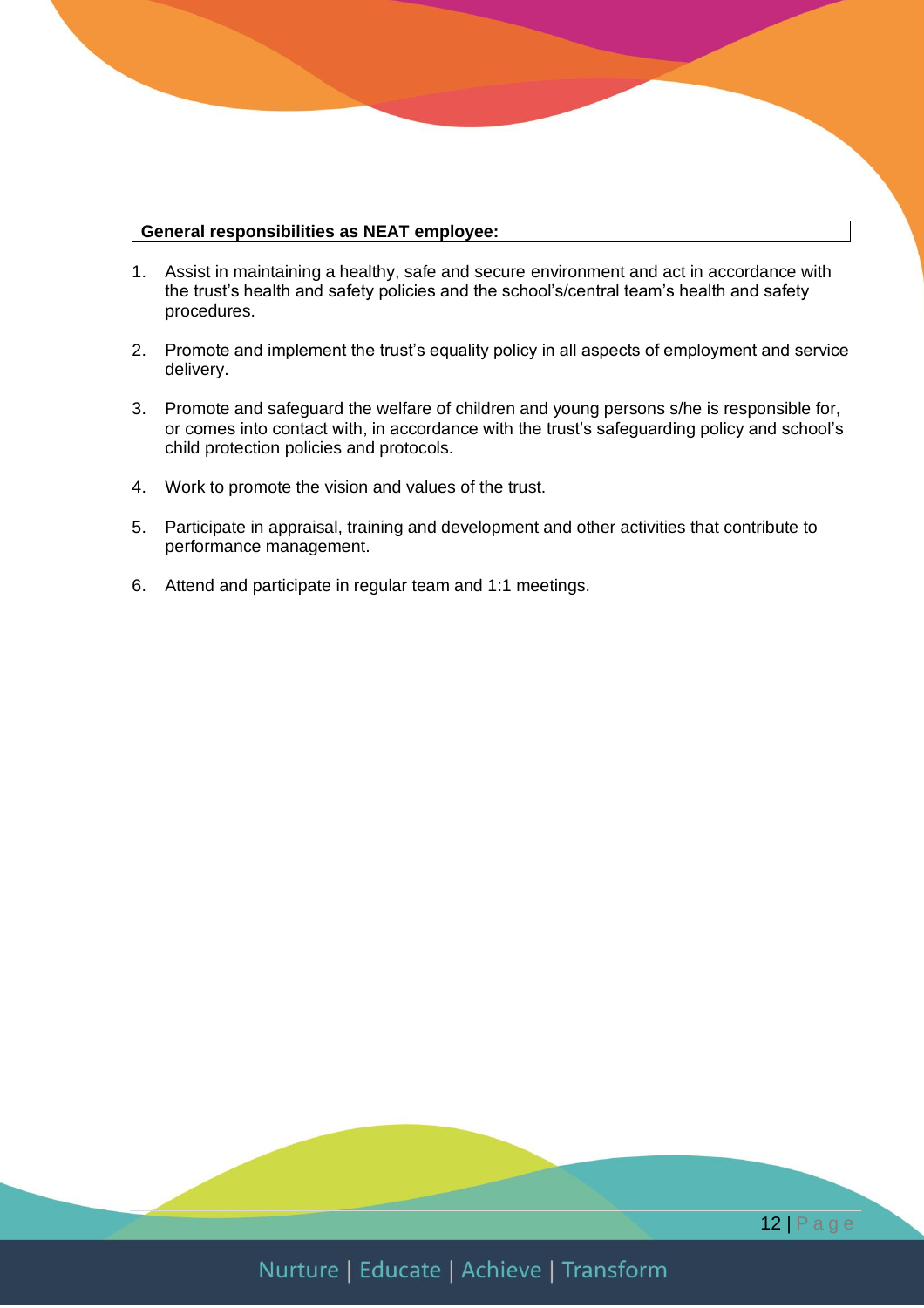# **The person specification**

|                                | <b>JOB TITLE:</b>                                                                                                                                                                                                  | <b>Headteacher - Walkergate Community Primary School</b>                                                                   |                                       |              |              |              |                   |  |
|--------------------------------|--------------------------------------------------------------------------------------------------------------------------------------------------------------------------------------------------------------------|----------------------------------------------------------------------------------------------------------------------------|---------------------------------------|--------------|--------------|--------------|-------------------|--|
| DATE:<br>February 2022         |                                                                                                                                                                                                                    |                                                                                                                            |                                       |              |              |              |                   |  |
|                                | <b>STATUS:</b>                                                                                                                                                                                                     | <b>Final</b>                                                                                                               |                                       |              |              |              |                   |  |
|                                | <b>CRITERIA</b>                                                                                                                                                                                                    |                                                                                                                            | <b>Essential/</b><br><b>Desirable</b> | Application  | asks         | Interview    | Vetting<br>checks |  |
| Knowledge and qualifications   |                                                                                                                                                                                                                    |                                                                                                                            |                                       |              |              |              |                   |  |
| 1.                             | <b>Qualified teacher status</b>                                                                                                                                                                                    | E                                                                                                                          | ✓                                     |              |              | ✓            |                   |  |
| 2.                             | National Professional Qualification for Headship (NPQH) or<br>other post-qualification educational leadership/management<br>qualification e.g. MEd                                                                 |                                                                                                                            | D                                     | ✓            |              |              | ✓                 |  |
| 3.                             |                                                                                                                                                                                                                    | Evidence of personal commitment to lifelong learning                                                                       |                                       | $\checkmark$ |              | $\checkmark$ |                   |  |
| 4.                             | Wide, current knowledge and understanding of national and<br>local education policy and research and how it translates into<br>the school's/trust's context                                                        |                                                                                                                            | E                                     |              | ✓            | ✓            |                   |  |
| 5.                             | Thorough understanding of how young people learn and the<br>core features of effective curriculum planning, delivery and<br>assessment, particularly in Early Years to Key Stages 2 and<br>transition to secondary |                                                                                                                            | E                                     |              | $\checkmark$ | ✓            |                   |  |
| 6.                             | Has a detailed understanding of the essential components of<br>quality first teaching.                                                                                                                             |                                                                                                                            | E                                     |              | ✓            | ✓            |                   |  |
| <b>Experience</b>              |                                                                                                                                                                                                                    |                                                                                                                            |                                       |              |              |              |                   |  |
| 7.                             |                                                                                                                                                                                                                    | Substantial experience as a senior leader in a primary school                                                              | E                                     | $\checkmark$ |              |              | ✓                 |  |
| 8.                             |                                                                                                                                                                                                                    | Previous experience as a Headteacher                                                                                       | D                                     | $\checkmark$ |              |              | $\checkmark$      |  |
| 9.                             | improvement priorities                                                                                                                                                                                             | Experience of accurately analysing quantitative and qualitative<br>data to evaluate school performance and identify school | E                                     | ✓            |              | ✓            |                   |  |
|                                |                                                                                                                                                                                                                    | 10. Track record of successfully implementing whole school<br>strategies to improve pupil outcomes                         | E                                     | $\checkmark$ |              | $\checkmark$ |                   |  |
|                                |                                                                                                                                                                                                                    | 11. Evidence of successfully developing teams of professionals,<br>delegating with accountability and managing change      | E                                     | ✓            |              | $\checkmark$ |                   |  |
| <b>Skills and competencies</b> |                                                                                                                                                                                                                    |                                                                                                                            |                                       |              |              |              |                   |  |
|                                |                                                                                                                                                                                                                    | 12. Inspires and influences all stakeholders to support the<br>fundamental importance of education and aspiration in young | E                                     |              |              | ✓            |                   |  |

13 | P a g e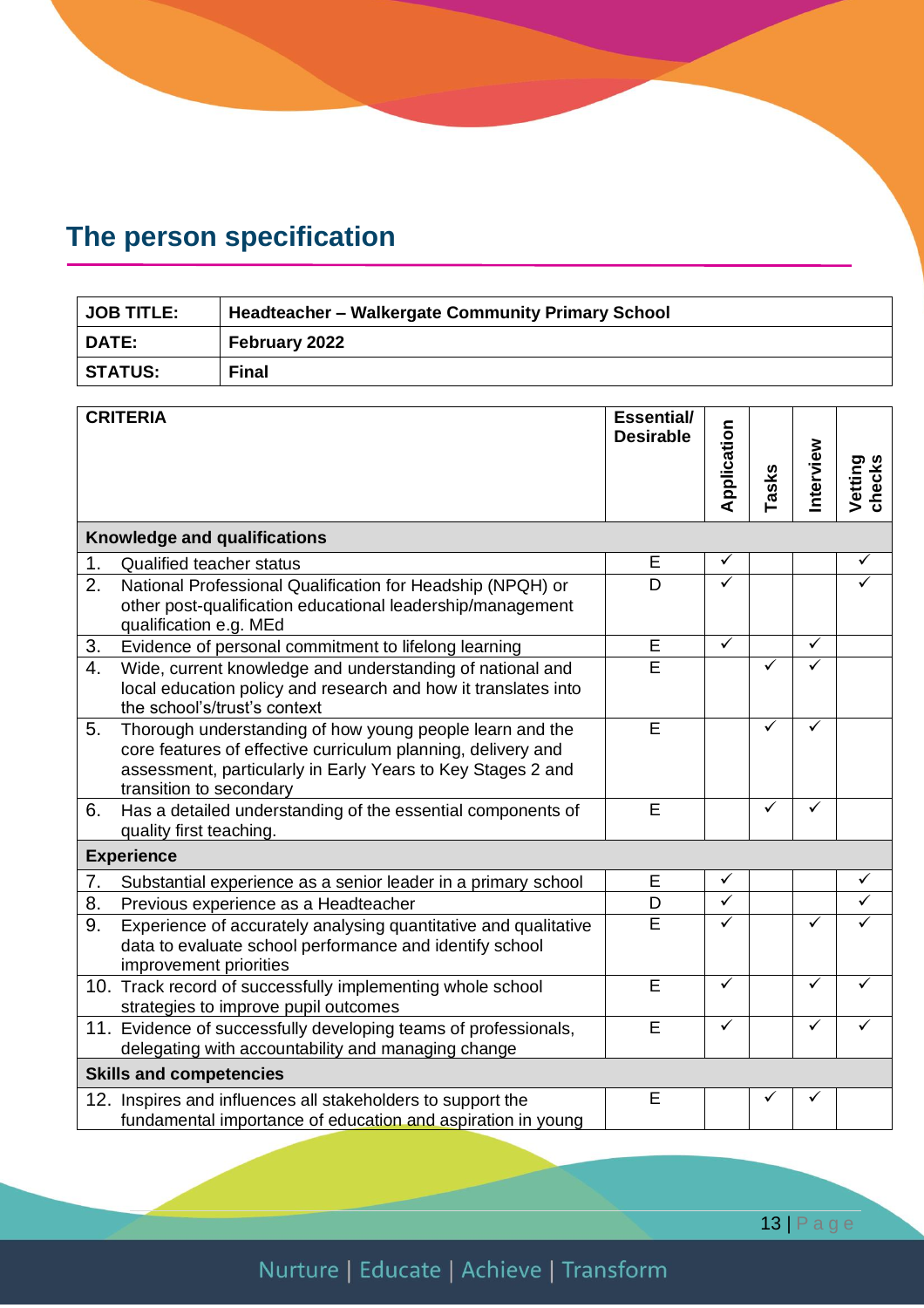| <b>CRITERIA</b> |                                                                                                                                                                                                                                                                                                                                                            | <b>Essential/</b> |             |      |           |                   |
|-----------------|------------------------------------------------------------------------------------------------------------------------------------------------------------------------------------------------------------------------------------------------------------------------------------------------------------------------------------------------------------|-------------------|-------------|------|-----------|-------------------|
|                 |                                                                                                                                                                                                                                                                                                                                                            | <b>Desirable</b>  | Application | asks | Interview | Vetting<br>checks |
|                 | people's lives                                                                                                                                                                                                                                                                                                                                             |                   |             |      |           |                   |
|                 | 13. Models good practice and leads by example with integrity,<br>positivity, creativity, resilience and clarity                                                                                                                                                                                                                                            | E                 |             |      | ✓         |                   |
|                 | 14. Drives forward strategic priorities and translates these into<br>practical actions which support and empower pupils and staff<br>to succeed                                                                                                                                                                                                            | E                 |             |      | ✓         |                   |
|                 | 15. Demands ambitious standards and high expectations for all<br>pupils to overcome disadvantage and advance equality                                                                                                                                                                                                                                      | Е                 |             | ✓    | ✓         |                   |
|                 | 16. High level critical reasoning skills to identify, construct and<br>evaluate arguments, identify the relative importance of ideas<br>and solve problems                                                                                                                                                                                                 | E                 |             |      |           |                   |
|                 | 17. Makes sound decisions based on gathering information,<br>generating suitable alternatives, accurately appraising options<br>and evaluating impact                                                                                                                                                                                                      | E                 | ✓           | ✓    |           |                   |
|                 | 18. Effectively manages own behaviour and relationships with<br>others to provide appropriate support and challenge                                                                                                                                                                                                                                        | E                 |             | ✓    | ✓         |                   |
|                 | 19. High level oracy and communication skills that are effective for<br>a range of audiences                                                                                                                                                                                                                                                               | E                 |             | ✓    | ✓         |                   |
|                 | 20. High level numeracy and literacy skills to analyse and interpret<br>complex data and write effective reports/documents for a<br>range of audiences                                                                                                                                                                                                     | E                 | ✓           | ✓    |           |                   |
|                 | 21. Committed to outward-facing schools working in partnership to<br>champion best practice and secure excellent outcomes for all<br>pupils                                                                                                                                                                                                                | E                 |             | ✓    |           |                   |
|                 | 22. Ability to safeguard and promote the welfare of children<br>including motivation to work with children, forming and<br>maintaining appropriate relationships and personal boundaries<br>with children and young people, emotional resilience in<br>working with challenging behaviours and attitudes to use of<br>authority and maintaining discipline | E                 |             |      | ✓         |                   |
| <b>Other</b>    |                                                                                                                                                                                                                                                                                                                                                            |                   |             |      |           |                   |
|                 | 23. No disclosure about criminal convictions, barring or<br>misconduct that is considered to make the candidate<br>unsuitable for this particular role                                                                                                                                                                                                     | Е                 | ✓           |      |           |                   |
|                 | 24. No concerns about medical fitness or attendance that is<br>considered to make the candidate unsuitable for this particular<br>role                                                                                                                                                                                                                     | E                 |             |      |           |                   |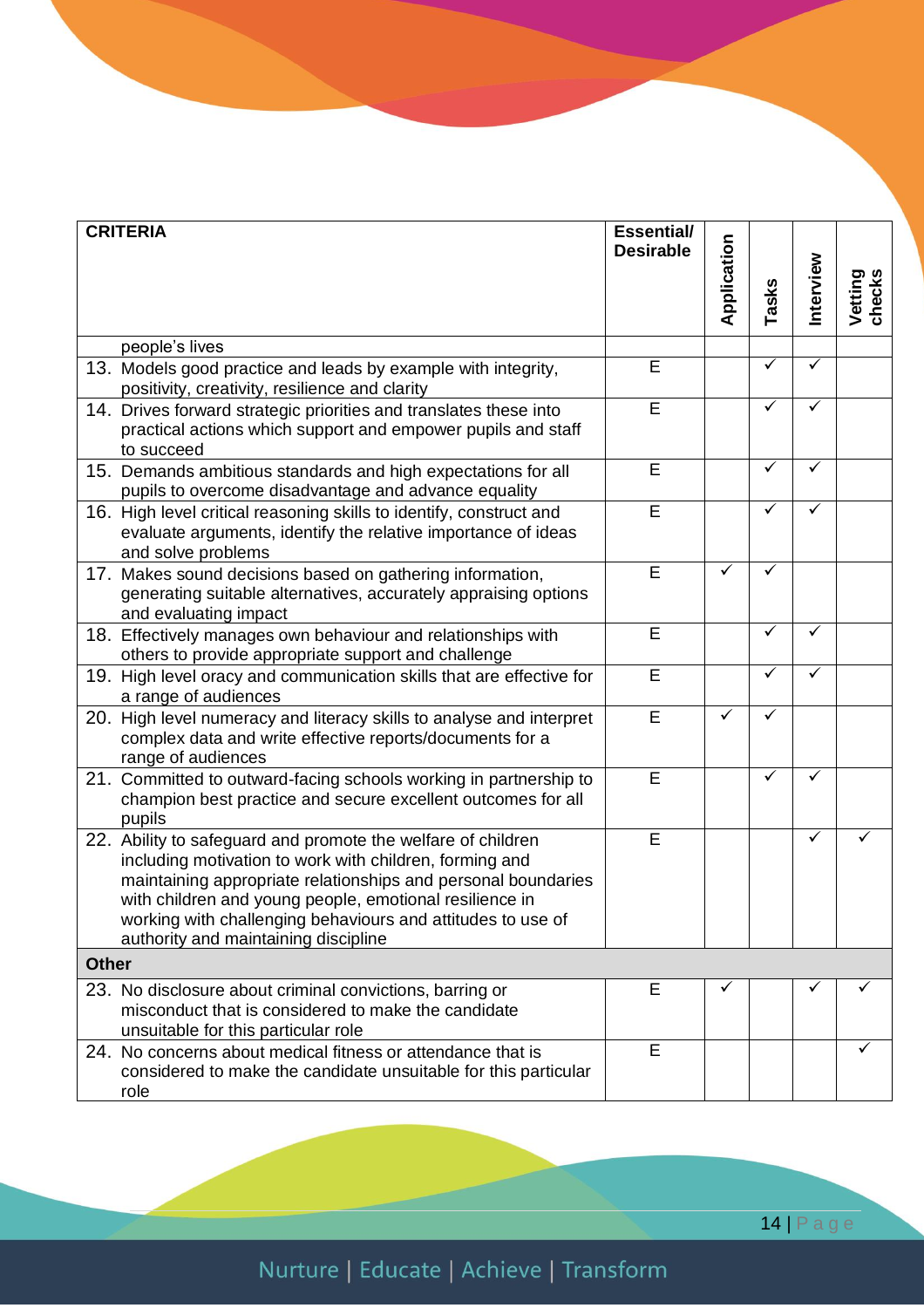### **Living in North East England**

You can reach our stunning coastline within minutes od leaving Newcastle's bustling city centre. Our region proudly hosts the world's largest half marathon and you'll find world-class sport in iconic venues, live music venues, theatres that attract Broadway shows, child-friendly museums, Michelin star dining and art galleries. Whilst nearby Northumberland countryside is renowned for it's rugged beauty. With affordable house prices, the North-East offers an enviable quality of life. You can find out more about our vibrant region and the pride we have for our passionate city here:<https://www.visitnortheastengland.com/>



## **Working within NEAT**

We offer our colleagues:

- great opportunities for continuing professional development including access to Outstanding and Developing Teacher Programmes and National Professional Qualifications for leadership roles, as well as trust-wide training and career pathways
- membership of the Teachers' Pension Scheme (for teachers) or the Local Government Pension Scheme (for support staff), which the trust also contributes to on your behalf
- recognition of previous service with other schools/academies, local government etc
- access to flexible working/accrued time policies wherever practicable
- a staff wellbeing offer
- good public transport and road links.

15 | P a g e